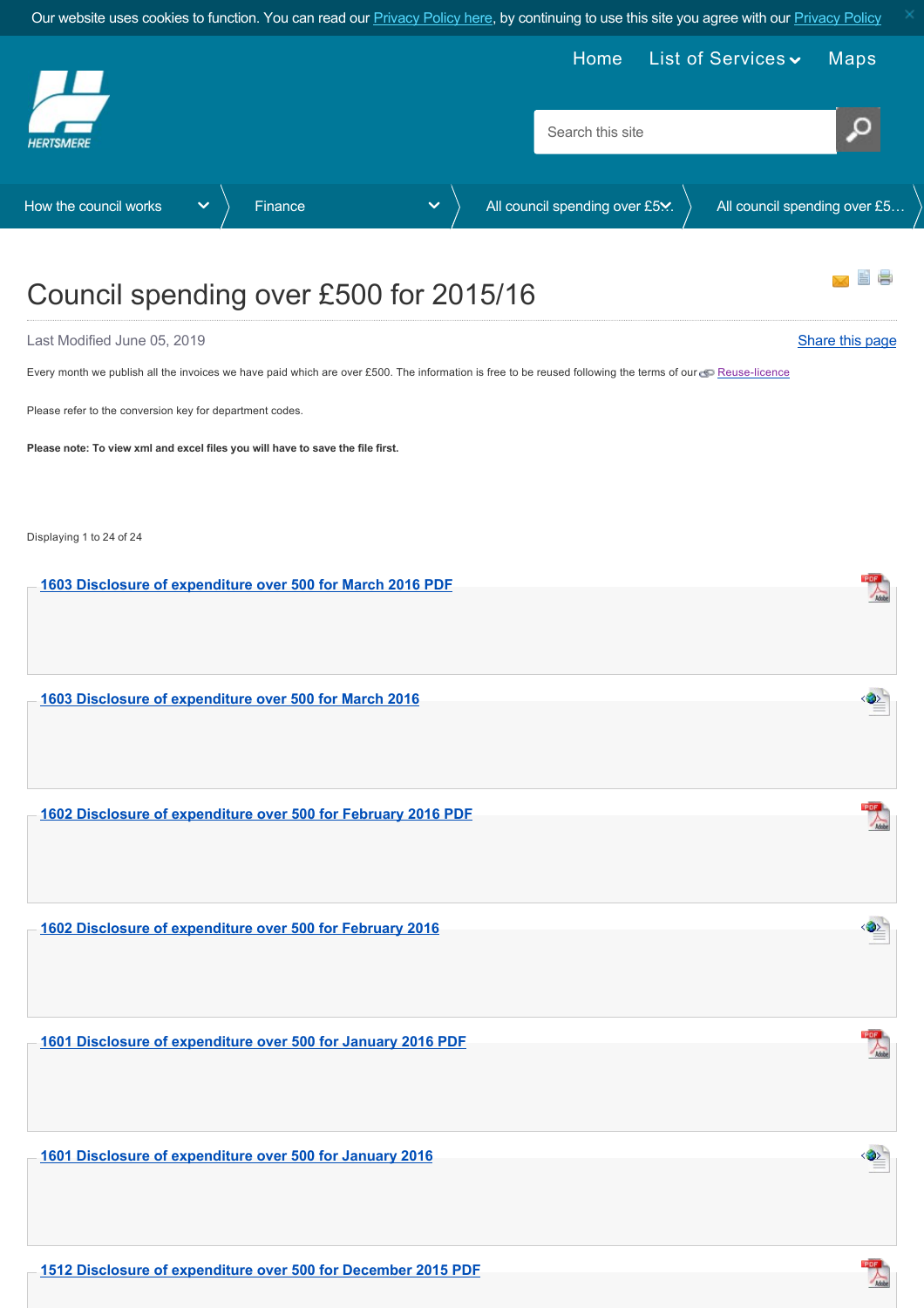**[1512 Disclosure of expenditure over 500 for December 2015](https://www.hertsmere.gov.uk/Documents/11-Your-Council/How-the-council-works/Finance/Disclosure-of-Expenditure-over-500/2015-16/1512-Disclosure-of-expenditure-over-500-for-December-2015.xml)**

**[1511 Disclosure of expenditure over 500 for November 2015 PDF](https://www.hertsmere.gov.uk/Documents/11-Your-Council/How-the-council-works/Finance/Disclosure-of-Expenditure-over-500/2015-16/1511-Disclosure-of-expenditure-over-500-for-November-2015-PDF.pdf)**

**[1511 Disclosure of expenditure over 500 for November 2015](https://www.hertsmere.gov.uk/Documents/11-Your-Council/How-the-council-works/Finance/Disclosure-of-Expenditure-over-500/2015-16/1511-Disclosure-of-expenditure-over-500-for-November-2015.xml)**

**[1510 Disclosure of expenditure over 500 for October-2015 PDF](https://www.hertsmere.gov.uk/Documents/11-Your-Council/How-the-council-works/Finance/Disclosure-of-Expenditure-over-500/2015-16/1510-Disclosure-of-expenditure-over-500-for-October-2015-PDF.pdf)**

**[1510 Disclosure of expenditure over 500 for October 2015](https://www.hertsmere.gov.uk/Documents/11-Your-Council/How-the-council-works/Finance/Disclosure-of-Expenditure-over-500/2015-16/1510-Disclosure-of-expenditure-over-500-for-October-2015.xml)**

**[1509 Disclosure of expenditure over 500 for September 2015 PDF](https://www.hertsmere.gov.uk/Documents/11-Your-Council/How-the-council-works/Finance/Disclosure-of-Expenditure-over-500/2015-16/1509-Disclosure-of-expenditure-over-500-for-September-2015-PDF.pdf)**

**[1509 Disclosure of expenditure over 500 for September 2015](https://www.hertsmere.gov.uk/Documents/11-Your-Council/How-the-council-works/Finance/Disclosure-of-Expenditure-over-500/2015-16/1509-Disclosure-of-expenditure-over-500-for-September-2015.xml)**

**[1508 Disclosure of expenditure over 500 for August 2015 PDF](https://www.hertsmere.gov.uk/Documents/11-Your-Council/How-the-council-works/Finance/Disclosure-of-Expenditure-over-500/2015-16/1508-Disclosure-of-expenditure-over-500-for-August-2015-PDF.pdf)**

**[1508 Disclosure of expenditure over 500 for August 2015](https://www.hertsmere.gov.uk/Documents/11-Your-Council/How-the-council-works/Finance/Disclosure-of-Expenditure-over-500/2015-16/1508-Disclosure-of-expenditure-over-500-for-August-2015.xml)**

**[1507 Disclosure of expenditure over 500 for July 2015 PDF](https://www.hertsmere.gov.uk/Documents/11-Your-Council/How-the-council-works/Finance/Disclosure-of-Expenditure-over-500/2015-16/1507-Disclosure-of-expenditure-over-500-for-July-2015-PDF.pdf)**

**[1507 Disclosure of expenditure over 500 for July 2015](https://www.hertsmere.gov.uk/Documents/11-Your-Council/How-the-council-works/Finance/Disclosure-of-Expenditure-over-500/2015-16/1507-Disclosure-of-expenditure-over-500-for-July-2015.xml)**



 $\textcircled{\textbf{3}}$